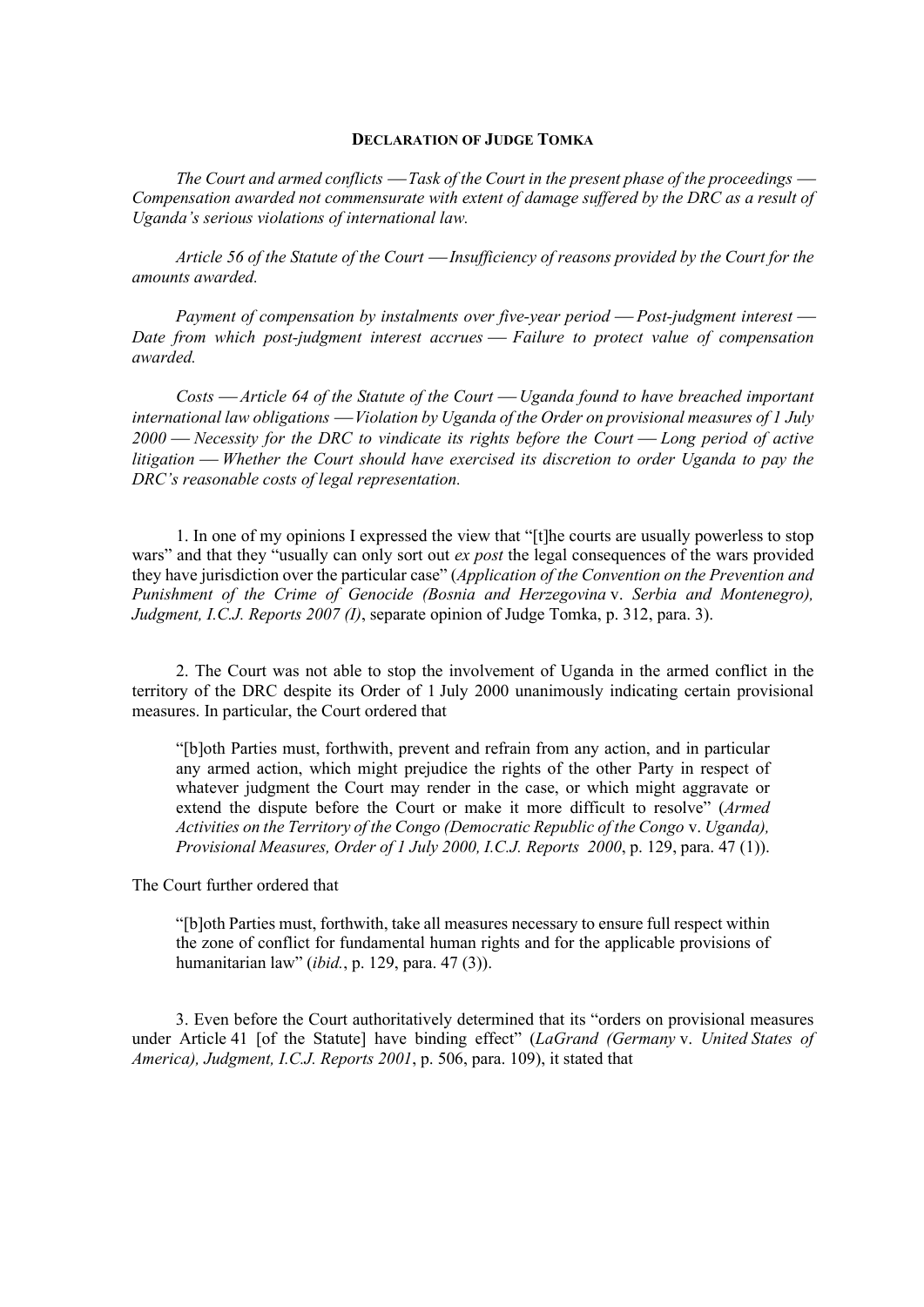"[w]hen the Court finds that the situation requires that measures of this kind should be taken, it is incumbent on each party to take the Court's indications seriously into account, and not to direct its conduct solely by reference to what it believes to be its rights" (*Military and Paramilitary Activities in and against Nicaragua (Nicaragua* v. *United States of America), Merits, Judgment, I.C.J. Reports 1986*, p. 144, para. 289).

And the Court emphasized:

"Particularly is this so in a situation of armed conflict where no reparation can efface the results of conduct which the Court may rule to have been contrary to international law." *(Ibid.)*

4. In its Judgment on the merits, rendered on 19 December 2005, the Court found that Uganda

 $\mathfrak{m}(1)$ ... by engaging in military activities against the Democratic Republic of the Congo on the latter's territory, by occupying Ituri and by actively extending military, logistic, economic and financial support to irregular forces having operated on the territory of the DRC, violated the principle of non-use of force in international relations and the principle of non-intervention;

. . . . . . . . . . . . . . . . . . . . . . . . . . . . . . . . . . . . . . . . . . . . . . . . . . . . . . . . . . . . . . . .

(3) . . . by the conduct of its armed forces, which committed acts of killing, torture and other forms of inhumane treatment of the Congolese civilian population, destroyed villages and civilian buildings, failed to distinguish between civilian and military targets and to protect the civilian population in fighting with other combatants, trained child soldiers, incited ethnic conflict and failed to take measures to put an end to such conflict; as well as by its failure, as an occupying Power, to take measures to respect and ensure respect for human rights and international humanitarian law in Ituri district, violated its obligations under international human rights law and international humanitarian law;

(4) . . . by acts of looting, plundering and exploitation of Congolese natural resources committed by members of the Ugandan armed forces in the territory of the Democratic Republic of the Congo and by its failure to comply with its obligations as an occupying Power in Ituri district to prevent acts of looting, plundering and exploitation of Congolese natural resources, violated obligations owed to the Democratic Republic of the Congo under international law" (*Armed Activities on the Territory of the Congo (Democratic Republic of the Congo* v. *Uganda), Judgment, I.C.J. Reports 2005*, pp. 280-281, para. 345 (1), (3) and (4)).

5. The Court also found that "Uganda did not comply with the Order of the Court on provisional measures of 1 July 2000" (*ibid.*, p. 281, para. 345 (7)).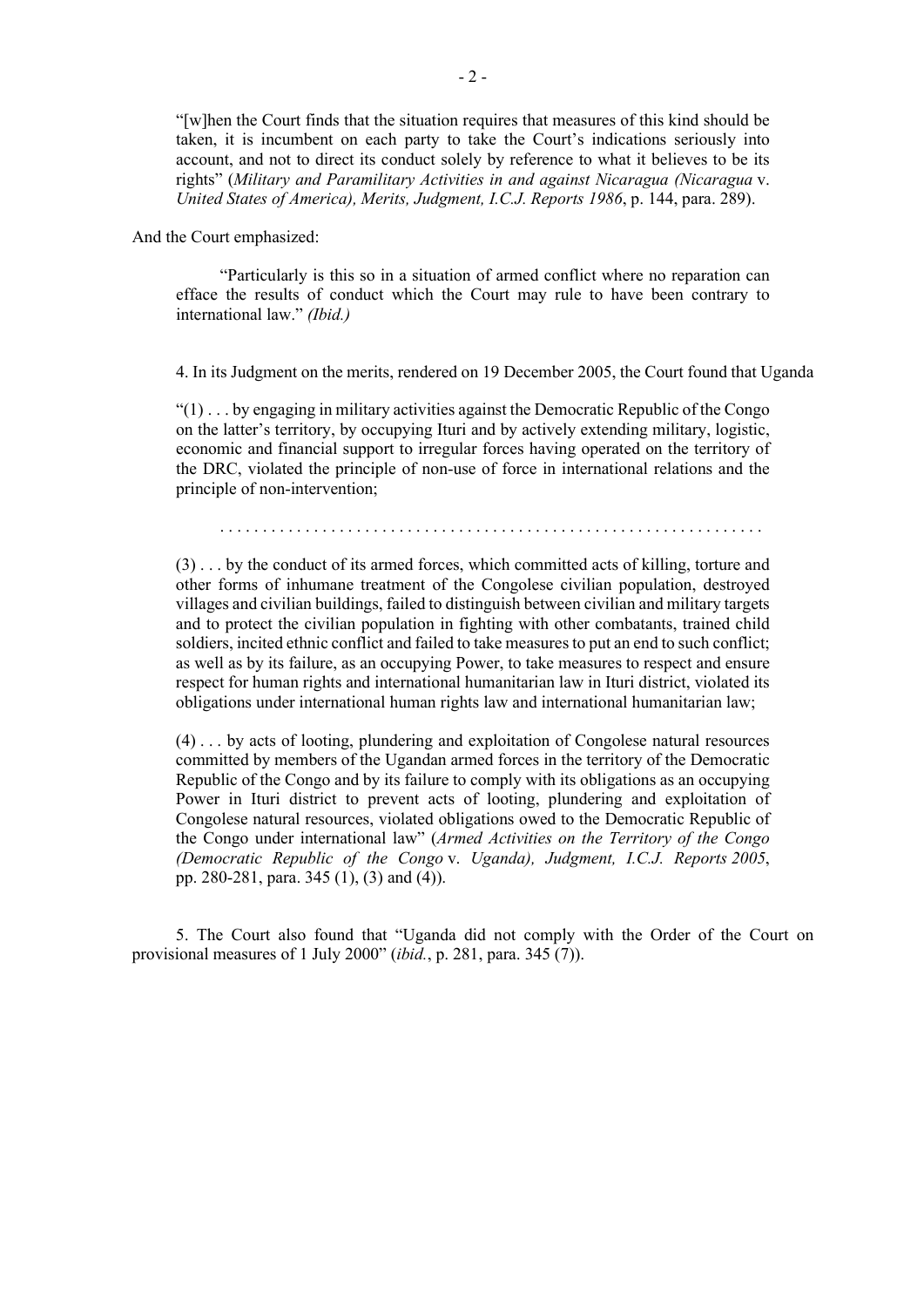6. The failure of Uganda to comply with the Order on provisional measures led to significant losses of human life, serious personal injuries, displacement of populations, serious material damage and looting, plundering and unlawful exploitation of the natural resources of the DRC.

7. It was the task of the Court, in the present phase of the case, to "sort out *ex post* the legal consequences" of the unlawful use of force by Uganda and its unlawful intervention in the DRC, as well as of the other serious violations of its obligations under international law mentioned above. I doubt that the Court fully succeeded in this task. The amount of compensation awarded, in particular for personal injury (damage to persons) and damage to property, in my view, does not reflect the scale of the damage Uganda inflicted on the DRC and its people during the almost five years of its unlawful military activities. The amount of compensation awarded is not commensurate with the extent of the suffering and losses caused by Uganda's breach of the fundamental rule of international law prohibiting the use of force in international relations and the serious violations of its obligations under international humanitarian law and international human rights law.

8. As a Member of the Court, I was faced with a dilemma. Not being convinced that the amounts of compensation fixed by the Court will, as far as possible, wipe out all the consequences of Uganda's illegal acts, should I vote against point (1) of the *dispositif*? But as these amounts of compensation are part of the much larger overall amount to which the DRC, in order to be made whole, is certainly entitled, I decided in the end not to vote against this point.

9. Article 56, paragraph 1, of the Statute requires that the judgment shall state the reasons on which it is based. The reasons should allow the reader to understand how the Court reached its conclusions. I doubt that the reader will be able to understand how the Court arrived at the particular amounts of compensation for various heads of damages. While the Court does not spare the reports of the Secretary-General of the United Nations on the UN Mission in the Democratic Republic of the Congo and the report of the Court-appointed experts from criticism, taking issue in particular with their methodologies, in the end the Court itself does not indicate any precise methodology by which it has arrived at the amount of compensation it has awarded. Instead, the Court is content to repeat that

"it may, under the exceptional circumstances of the present case, award compensation in the form of a global sum, within the range of possibilities indicated by the evidence and taking into account equitable considerations" (Judgment, paragraphs 166, 181, 193, 206, 225, 258 and 365).

This incantation hardly satisfies the requirement of providing the reasons for the Court's Judgment.

10. I have voted against the Court's decision that the compensation due by Uganda to the DRC shall be paid in five instalments over a period of five years. The Court fixed the amount of compensation at the moment of rendering its Judgment, asserting that "in determining the amount to be awarded for each head of damage, it has taken into account the passage of time" (Judgment, paragraph 401). For that reason, it considered that there was no need to award pre-judgment interest. When determining post-judgment interest at 6 per cent, it decided that such interest shall accrue from the day following the day on which the instalment was due (Judgment, paragraph 406). This decision, however, does not take into account that, with the passage of time, the real value of the compensation